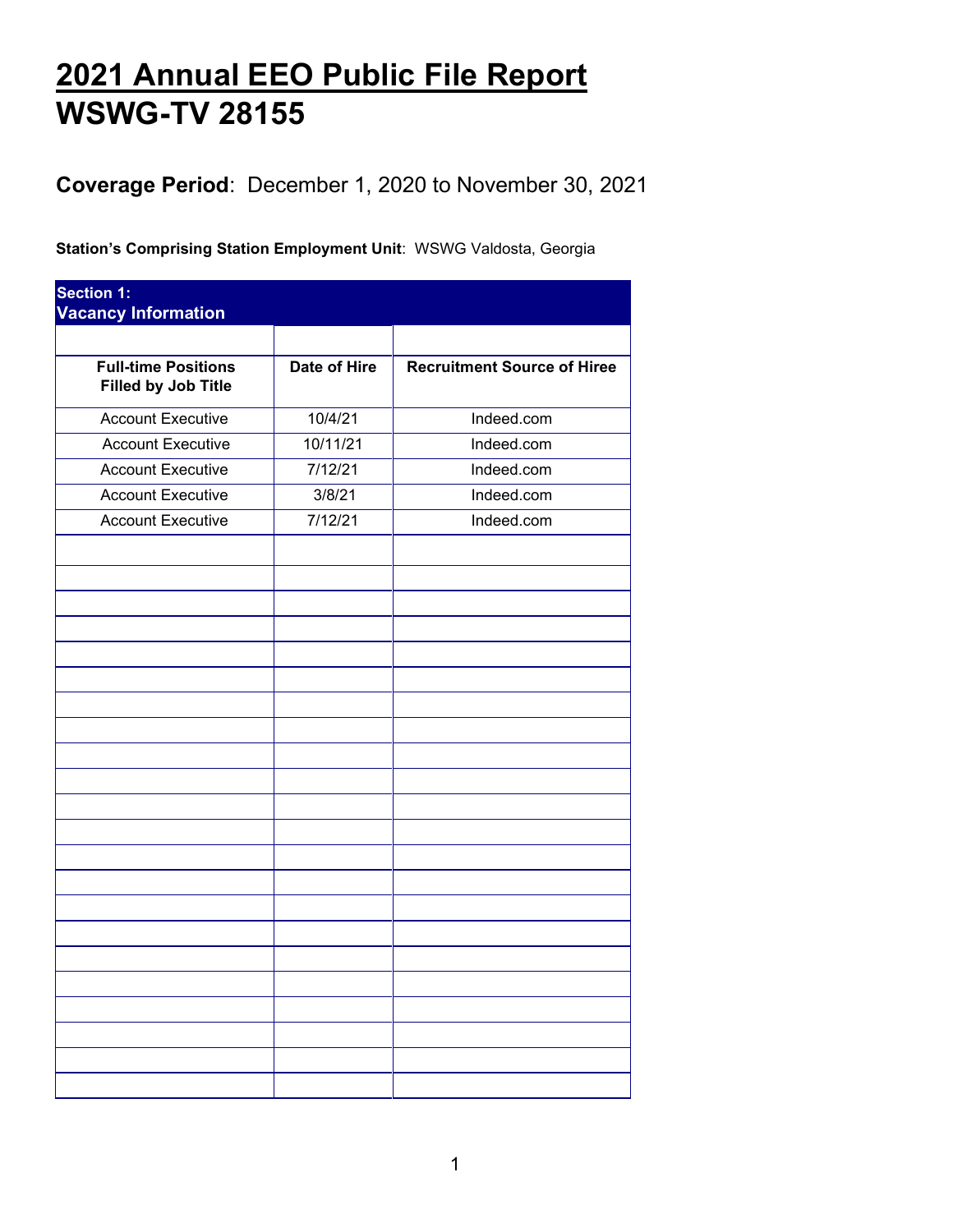**Total Number of Persons Interviewed During Applicable Period:** 

| <b>Section 2: Recruitment Source</b><br><b>Information</b>             |                                               |                                                                    |
|------------------------------------------------------------------------|-----------------------------------------------|--------------------------------------------------------------------|
| <b>Recruitment Source</b><br>Company, Address, Phone #, Contact Person | <b>Total Number of</b><br><b>Interviewees</b> | <b>Full-time Positions for Which</b><br><b>Source Was Utilized</b> |
| Employee Referral                                                      | $\mathbf{2}$                                  | <b>Account Executive</b>                                           |
| Station web page                                                       | 3                                             | <b>Account Executive</b>                                           |
| www.Southgatv.com                                                      |                                               |                                                                    |
| Indeed.com                                                             | 10                                            | <b>Account Executive</b>                                           |
|                                                                        |                                               |                                                                    |
| Linked In<br>www.linkedin.com                                          | 0                                             |                                                                    |
| <b>TOTAL NUMBER OF</b><br><b>INTERVIEWEES</b>                          | 15                                            |                                                                    |

**Included in this total number of persons interviewed during applicable period we had 1 internal promotion (which resulted from a full recruitment effort).** 

**\* Asterisk notes recruitment sources which requested job notification announcements. (none)**